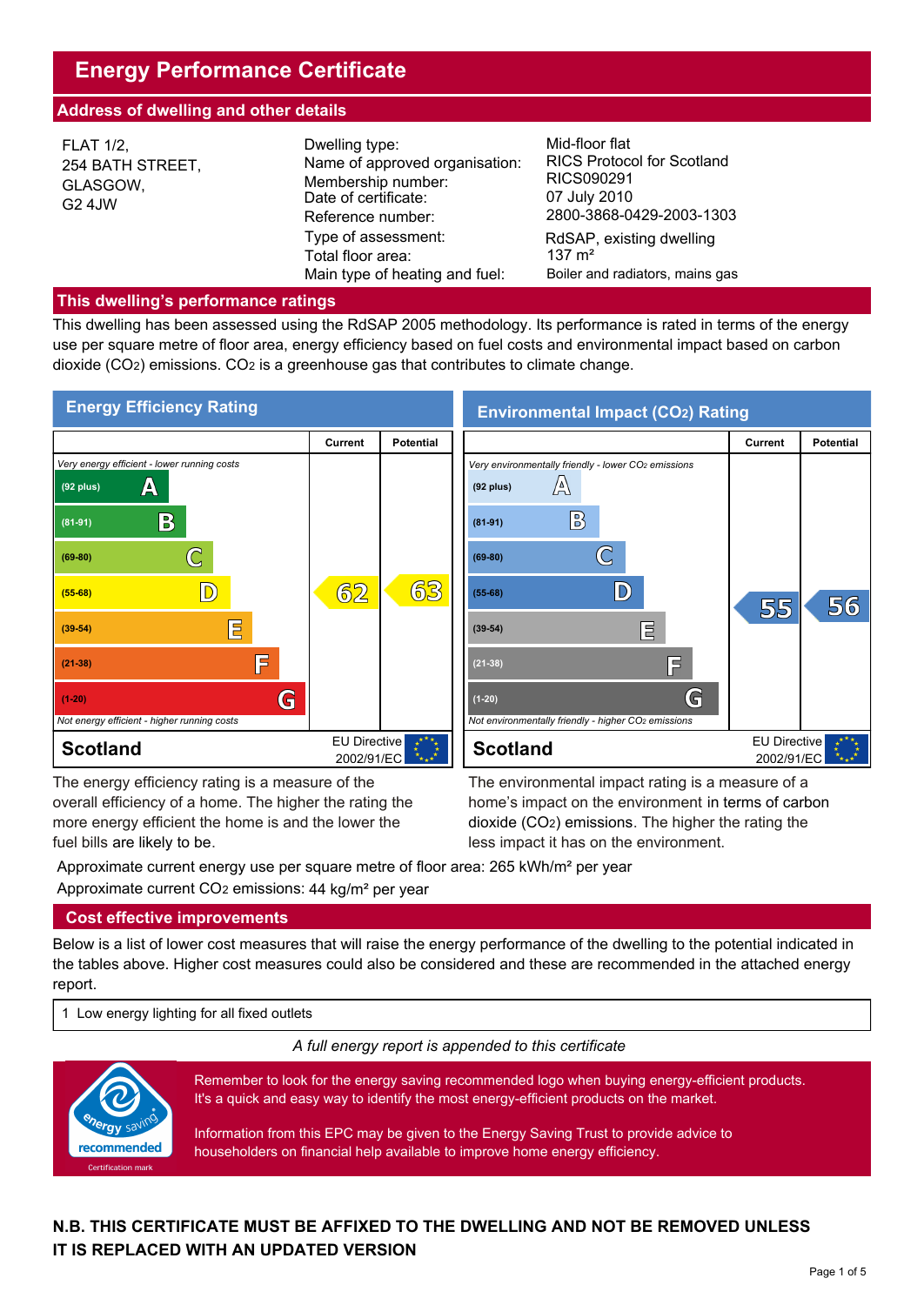# **Energy Report**



The Energy Performance Certificate and Energy Report for this dwelling were produced following an energy assessment undertaken by a member of RICS Protocol for Scotland. This is an organisation which has been approved by the Scottish Ministers. The certificate has been produced under the Building (Scotland) Amendment Regulations 2006 and a copy of the certificate and this energy report have been lodged on a national register.

| Assessor's name:<br>Company name/trading name:<br>Address: | Mr. Alan Bain<br>Allied Surveyors Scotland Plc<br>Herbert House, 30 Herbert Street, Glasgow, G20 6NB |
|------------------------------------------------------------|------------------------------------------------------------------------------------------------------|
| Phone number:                                              | 0141 337 1133                                                                                        |
| Fax number:                                                | 0141 337 3007                                                                                        |
| E-mail address:                                            | glasgow.north@alliedsurveyors.com                                                                    |
| Related party disclosure:                                  | No related party                                                                                     |

## **Estimated energy use, carbon dioxide (CO2) emissions and fuel costs of this home**

|                          | Current                         | <b>Potential</b>                |
|--------------------------|---------------------------------|---------------------------------|
| Energy use               | 265 kWh/m <sup>2</sup> per year | 262 kWh/m <sup>2</sup> per year |
| Carbon dioxide emissions | 6.1 tonnes per year             | 6.0 tonnes per year             |
| Lighting                 | £106 per year                   | £78 per year                    |
| Heating                  | £869 per year                   | £876 per year                   |
| Hot water                | £152 per year                   | £152 per year                   |

The figures in the table above have been provided to enable prospective buyers and tenants to compare the fuel costs and carbon emissions of one home with another. To enable this comparison the figures have been calculated using standardised running conditions (heating periods, room temperatures, etc.) that are the same for all homes, consequently they are unlikely to match an occupier's actual fuel bills and carbon emissions in practice. The figures do not include the impacts of the fuels used for cooking or running appliances, such as TV, fridge etc.; nor do they reflect the costs associated with service, maintenance or safety inspections. Always check the certificate date because fuel prices can change over time and energy saving recommendations will evolve.

## **About the building's performance ratings**

The ratings on the certificate provide a measure of the building's overall energy efficiency and its environmental impact, calculated in accordance with a national methodology that takes into account factors such as insulation, heating and hot water systems, ventilation and fuels used.

Not all buildings are used in the same way, so energy ratings use 'standard occupancy' assumptions which may be different from the specific way you use your home.

Buildings that are more energy efficient use less energy, save money and help protect the environment. A building with a rating of 100 would cost almost nothing to heat and light and would cause almost no carbon emissions. The potential ratings in the certificate describe how close this building could get to 100 if all the cost effective recommended improvements were implemented.

## **About the impact of buildings on the environment**

One of the biggest contributors to global warming is carbon dioxide. The way we use energy in buildings causes emissions of carbon. The energy we use for heating, lighting and power in homes produces over a quarter of the UK's carbon dioxide emissions and other buildings produce a further one-sixth.

The average household causes about 6 tonnes of carbon dioxide every year. Adopting the recommendations in this report can reduce emissions and protect the environment. You could reduce emissions even more by switching to renewable energy sources. In addition there are many simple everyday measures that will save money, improve comfort and reduce the impact on the environment. Some examples are given at the end of this report.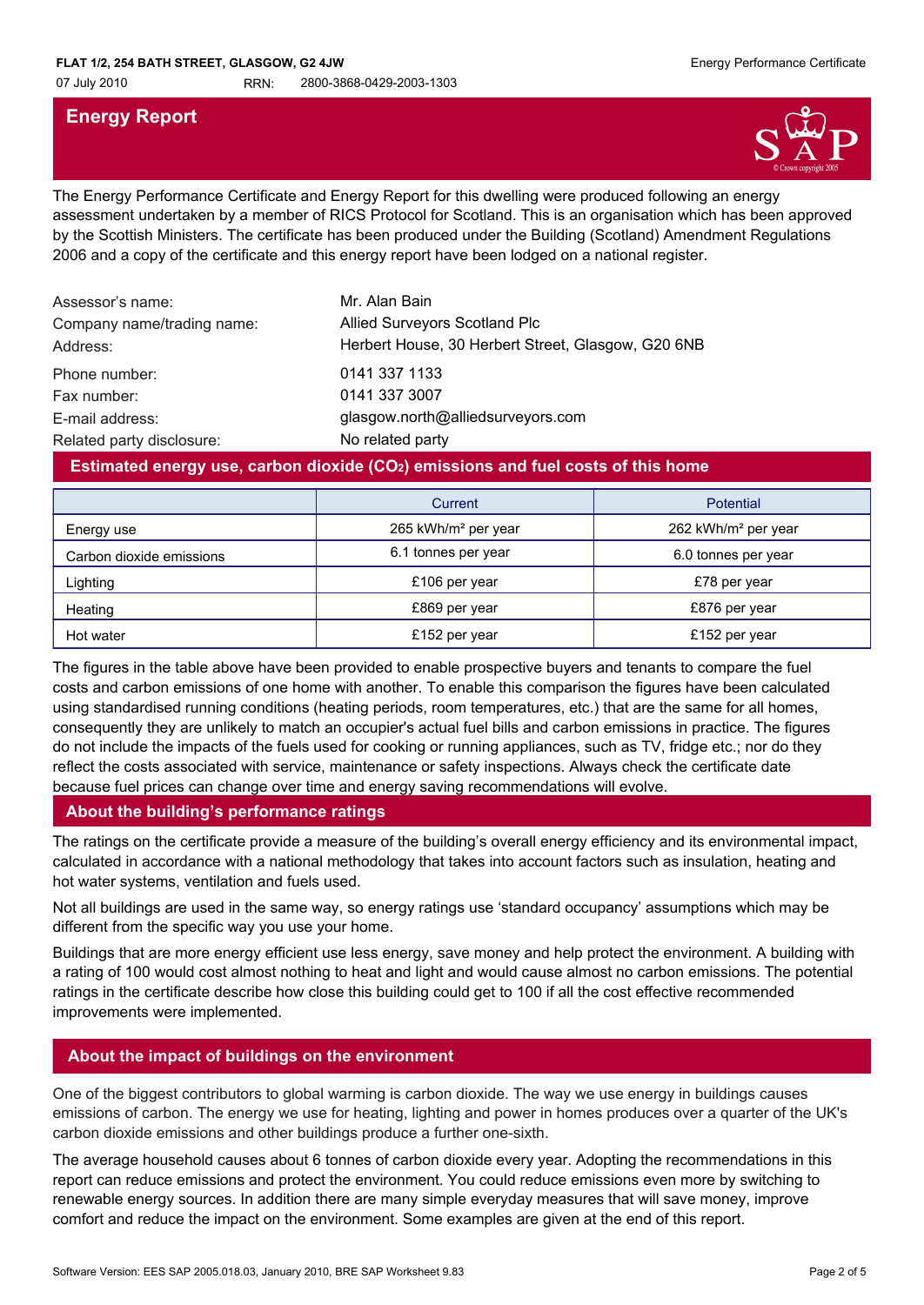07 July 2010 RRN: 2800-3868-0429-2003-1303

# **Summary of this home's energy performance related features**

The table below gives an assessment of the key individual elements that have an impact on this home's energy and environmental performance. Each element is assessed by the national calculation methodology against the following scale: Very poor / Poor / Average / Good / Very good. The assessment does not take into consideration the physical condition of any element. 'Assumed' means that the insulation could not be inspected and an assumption has been made in the methodology based on age and type of construction.

|                                           | Description                                  | Current performance      |               |
|-------------------------------------------|----------------------------------------------|--------------------------|---------------|
| <b>Elements</b>                           |                                              | <b>Energy Efficiency</b> | Environmental |
| Walls                                     | Sandstone, as built, no insulation (assumed) | Poor                     | Poor          |
| Roof                                      | (another dwelling above)                     | -                        |               |
| Floor                                     | (other premises below)                       | $\overline{\phantom{a}}$ |               |
| <b>Windows</b>                            | Fully double glazed                          | Good                     | Good          |
| Main heating                              | Boiler and radiators, mains gas              | Good                     | Good          |
| Main heating controls                     | Programmer, room thermostat and TRVs         | Good                     | Good          |
| Secondary heating                         | None                                         | $\overline{\phantom{a}}$ |               |
| Hot water                                 | From main system                             | Good                     | Good          |
| Lighting                                  | Low energy lighting in 64% of fixed outlets  | Good                     | Good          |
| Current energy efficiency rating          |                                              | D <sub>62</sub>          |               |
| Current environmental impact (CO2) rating |                                              |                          | D 55          |

## **Low and zero carbon energy sources**

These are sources of energy (producing or providing electricity or hot water) which emit little or no carbon dioxide into the atmosphere. There are none applicable to this home.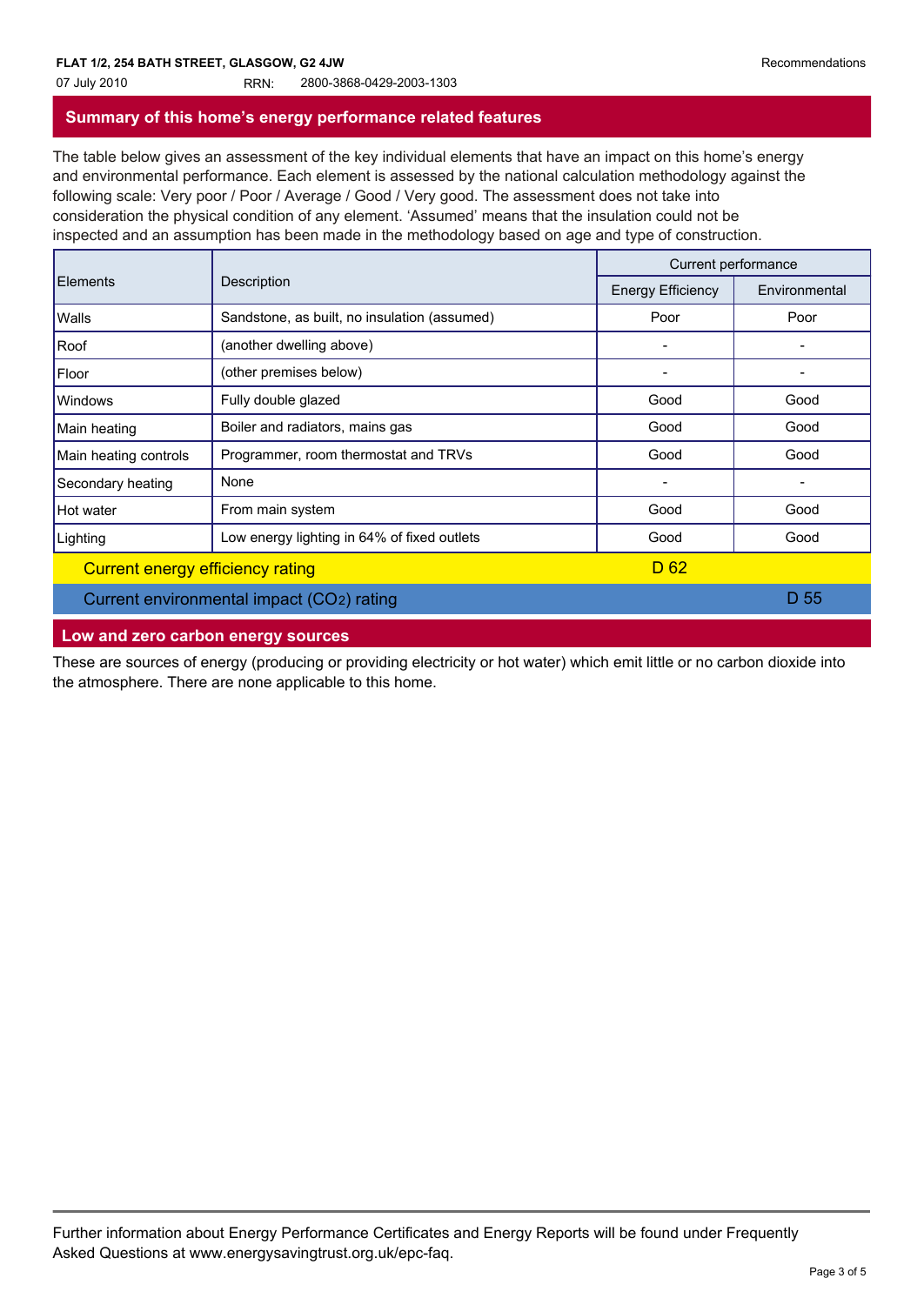07 July 2010 RRN: 2800-3868-0429-2003-1303

## **Recommended measures to improve this home's energy performance**

The measures below are cost effective. The performance ratings after improvement listed below are cumulative, that is they assume the improvements have been installed in the order that they appear in the table. However you should check the conditions in any covenants, warranties or sale contracts, and whether any legal permissions are required such as a building warrant, planning consent or listed building restrictions.

|                                             | <b>Typical savings</b><br>per year | Performance ratings after improvement |                      |
|---------------------------------------------|------------------------------------|---------------------------------------|----------------------|
| Lower cost measures (up to £500)            |                                    | Energy efficiency                     | Environmental impact |
| Low energy lighting for all fixed outlets   | £21                                | D <sub>63</sub>                       | D 56                 |
| Sub-total                                   | £21                                |                                       |                      |
| Higher cost measures (over £500)            |                                    |                                       |                      |
| 2 Replace boiler with new condensing boiler | £171                               | C 69                                  | D 64                 |
| <b>Total</b>                                | £192                               |                                       |                      |
| Potential energy efficiency rating          |                                    | C 69                                  |                      |
| Potential environmental impact (CO2) rating |                                    | D 64                                  |                      |
|                                             |                                    |                                       |                      |

#### **Further measures to achieve even higher standards**

#### None

Improvements to the energy efficiency and environmental impact ratings will usually be in step with each other. However, they can sometimes diverge because reduced energy costs are not always accompanied by a reduction in carbon dioxide (CO<sub>2</sub>) emissions.